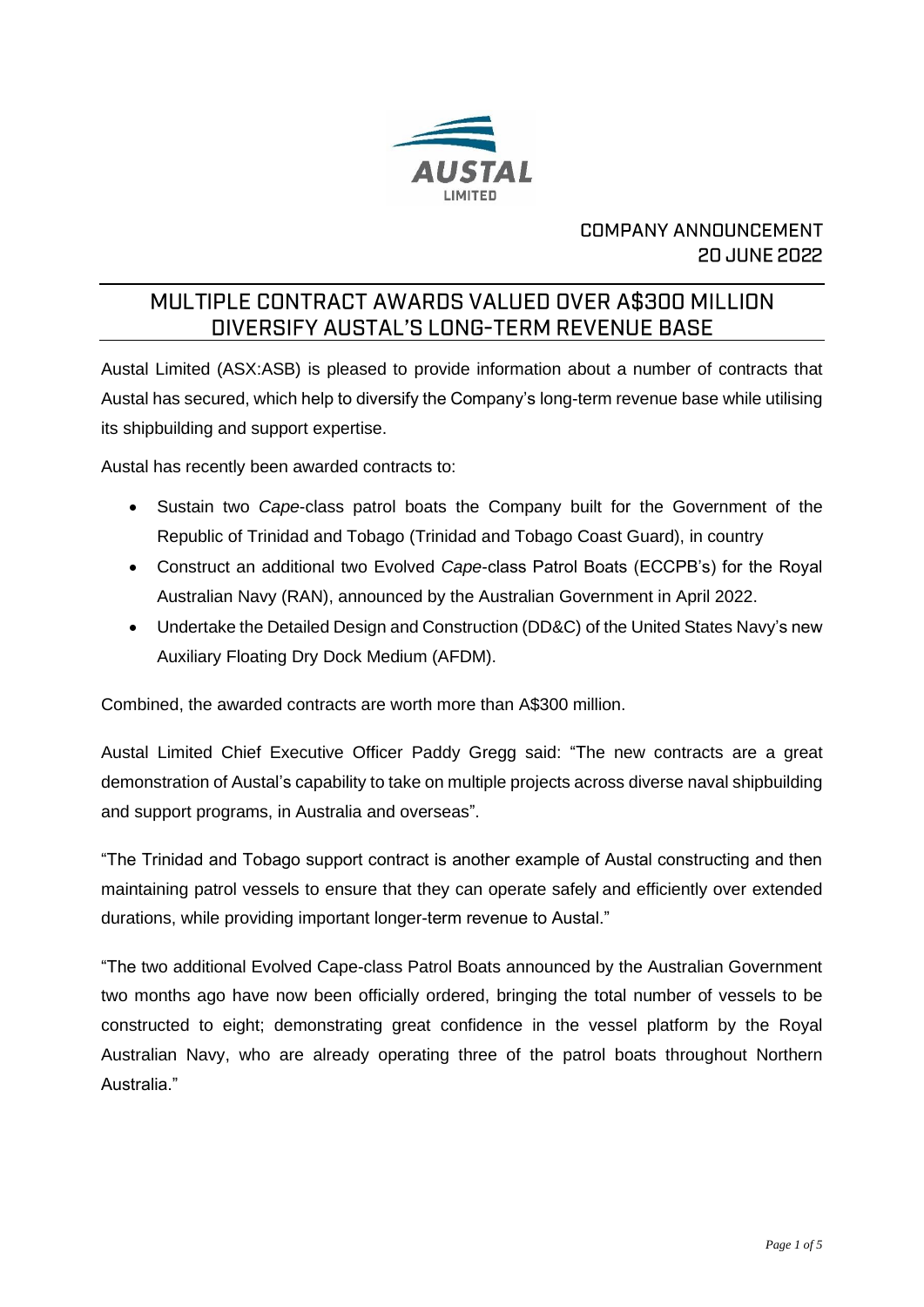"The competitively awarded, US\$128 million contract for the Floating Dry Dock is Austal USA's second steel vessel program for the US Navy and clearly demonstrates the Navy's confidence in the Mobile, Alabama shipyard's growing capability to deliver aluminium and steel vessels."

#### **Support contract for two** *Cape***-class Patrol Boats**

Austal has secured a two-year contract to sustain the two *Cape*-class Patrol Boats the company constructed at its Australian operations for the Trinidad and Tobago Coast Guard (TTCG). The two 58 metre vessels, TTS *Port of Spain* (CG41) and TTS *Scarborough* (CG42), will be sustained by Austal in-country, through to at least 2024.

"We have been very clear that we want to grow Austal's support business and this is a perfect example of how Austal can support vessels constructed so that not only do the vessels continue to perform optimally for our clients, but also create a recurring revenue stream post-construction," Mr Gregg said.



*Austal Australia will provide in-country support to the Trinidad and Tobago Coast Guard for the two Capeclass Patrol Boats designed and constructed by Austal Australia, and delivered in 2021 for an initial two year period (Image: Trinidad and Tobago Coast Guard)*

#### **Additional two Evolved Cape-class Patrol Boats for the Royal Australian Navy**

Austal Australia was awarded a A\$324 million contract to construct six 58 metre 'Evolved' Capeclass Patrol Boats (ECCPB's) for the Royal Australian Navy in May 2020 and has already delivered one vessel, the ADV *Cape Otway*, in March 2022.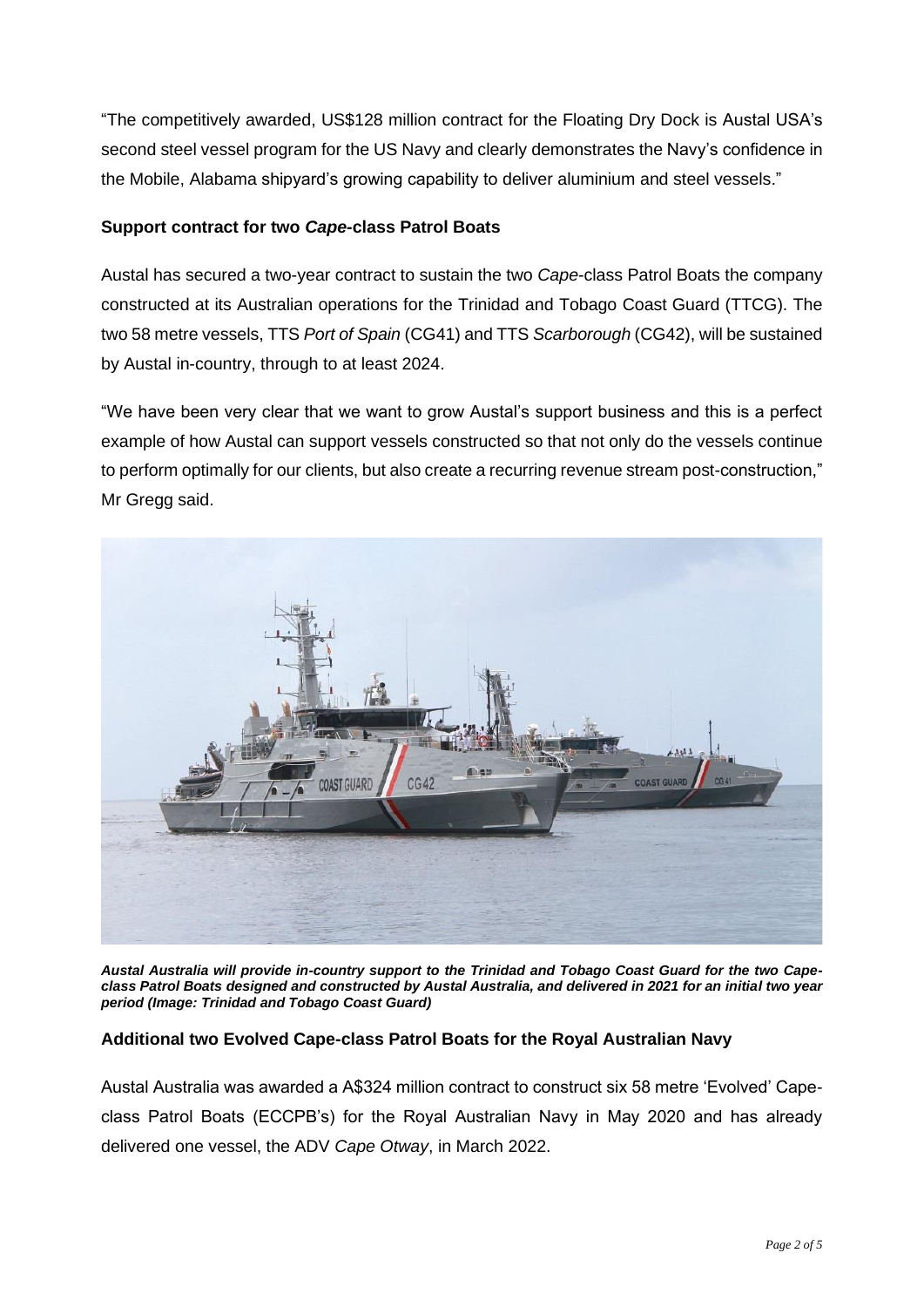All remaining five vessels initially ordered are in various stages of production at the company's Henderson, Western Australia shipyard.

The additional two ECCPB's, [announced by the Australian Government on 18 April 2022](https://www.austal.com/news/austal-australia-build-additional-two-evolved-cape-class-patrol-boats-royal-australian-navy) and valued at A\$110 million (to be adjusted for relevant inflation impacts), bring the total number of vessels to be delivered to eight and extend production at the shipyard through to 2024.



*Austal Australia will construct an additional two Evolved Cape-class Patrol Boats for the Royal Australian Navy, bringing the total number of ships to be delivered to eight. (Image: ADV Cape Otway; Austal Australia)*

### **Steel shipbuilding commences in the USA as second steel vessel contract awarded**

Austal USA has commenced construction of two *Navajo*-class towing and salvage (T-ATS) vessels for the US Navy, marking the commencement of steel shipbuilding at the Company's facility in Mobile, Alabama.

Officially opened last month, the US\$100 million facility was funded 50:50 by Austal and the United State Government.

The T-ATS program is a US\$145 million contract to build two ocean-going tug, salvage, and rescue capabilities to support U.S. fleet operations and will be a multi mission common hull platform capable of towing heavy ships. These ships will be able to support current missions, including oil spill response, humanitarian assistance, and wide area search and surveillance.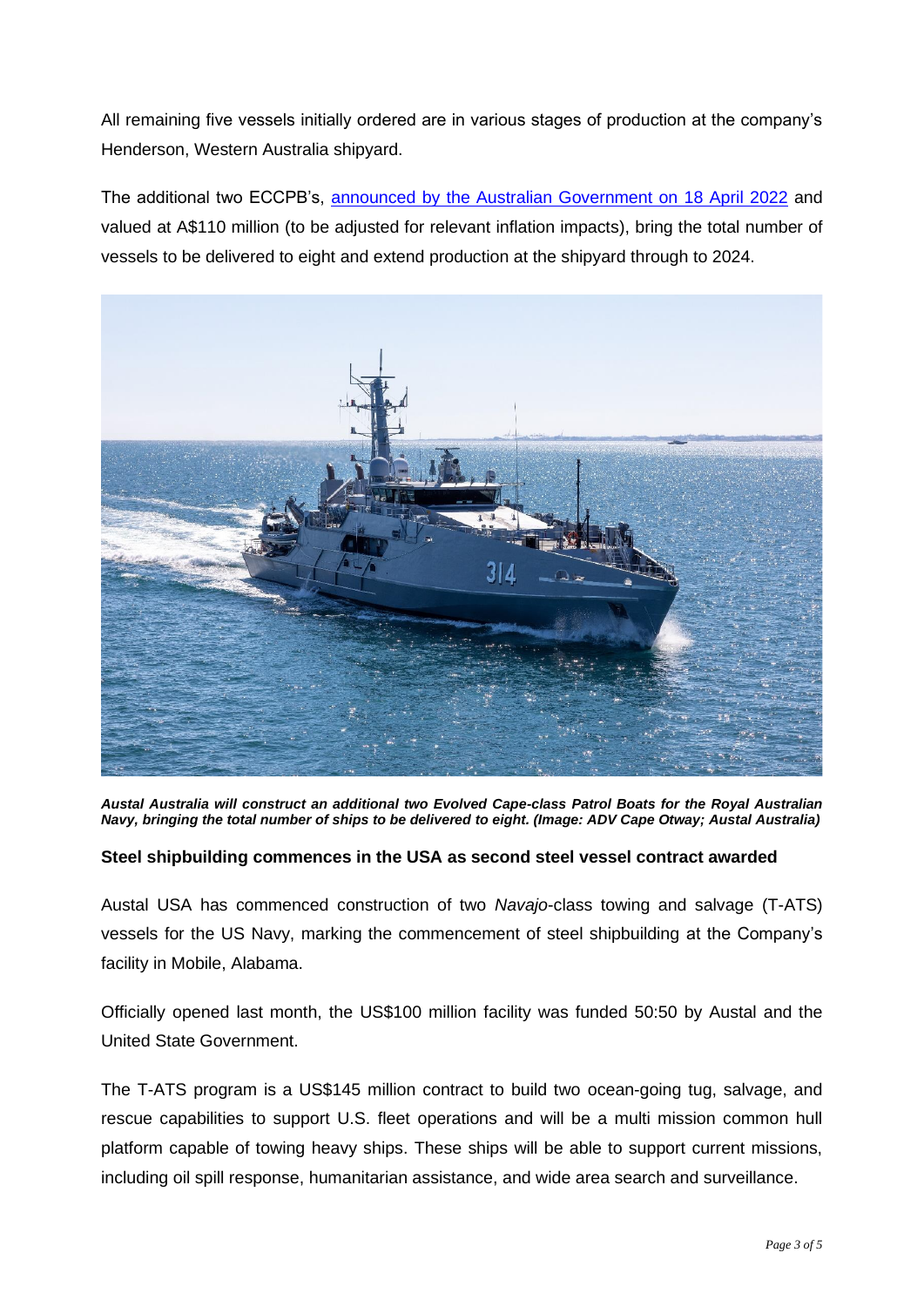The United States Navy's new Auxiliary Floating Dock Medium (AFDM) will also be constructed at Austal USA's steel manufacturing facility in Mobile, Alabama.

The "Rennie" type floating dock will incorporate features to improve operability and maintainability, based on Austal USA's experience from owning, operating and maintaining a similar dry dock at its repair facility in Mobile.

With a lifting capacity of over 18,000 tonnes, length overall of 211 metres and working area of nearly 8,500 square metres, the dry dock will have the capability to service large vessels such as Littoral Combat Ships (LCS), Guided Missile Destroyers (DDG), Guided Missile Cruisers (CG) and Landing Ship Docks (LSD's).

Austal Australia is also delivering 21 steel-hull Guardian-class Patrol Boats for 12 Pacific Island nations and Timor Leste under the SEA3036-1 Pacific Patrol Boat Replacement Project, with fifteen patrol boats delivered since 2018. Austal provides in-service support to both the Cape and Guardian-class Patrol Boat fleets through an expanding service centre network including Henderson, Western Australia, Cairns, Queensland and Darwin, Northern Territory.

*This ASX announcement has been approved and authorised for release by Patrick Gregg, Austal Limited's Chief Executive Officer.* 

**- ENDS -**

#### **Media Contact:**

Cameron Morse +61 433 886 871 [cameron.morse@fticonsulting.com](mailto:cameron.morse@fticonsulting.com)

#### **About Austal:**

Austal is Australia's global shipbuilder and defence prime contractor designing, constructing and sustaining some of the world's most advanced commercial and defence vessels.

For more than 30 years Austal has contracted more than 340 vessels for over 121 commercial and defence operators in 59 countries, worldwide.

Austal is Australia's largest defence exporter and first ASX-listed shipbuilder. Austal has industryleading shipyards in Australia, the United States of America, Philippines and Vietnam with service centres worldwide, including the Middle East.